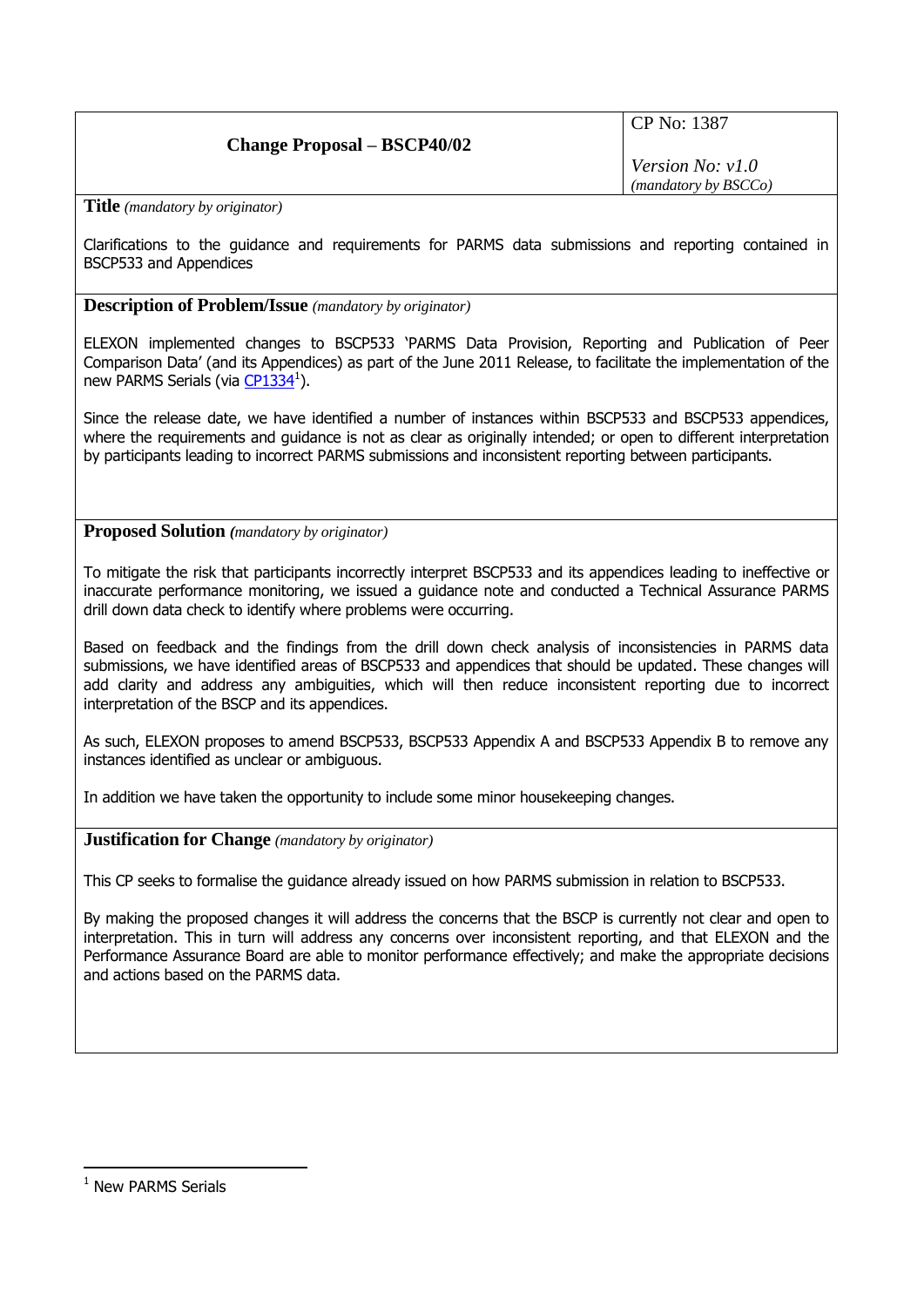**To which section of the Code does the CP relate, and does the CP facilitate the current provisions of the Code?** *(mandatory by originator)*

The changes will help facilitate the provisions in Sections S 'Supplier Volume Allocation' and Z 'Performance Assurance'.

The proposed changes will help clarify the guidance and requirements around the PARMS data submissions helping the effectiveness of Suppliers and Supplier Agents performance monitoring.

**Estimated Implementation Costs** *(mandatory by BSCCo)*

The ELEXON costs to implement the proposed changes equates to £240 (1 man day effort).

There are no required systems changes associated with CP1387.

**Configurable Items Affected by Proposed Solution(s)** *(mandatory by originator)*

BSCP533 'PARMS data provision, reporting and publication of peer comparison data' BSCP533 'Appendix A: PARMS Data Provider File Formats' BSCP533 'Appendix B: PARMS Calculation Guidelines'

**Impact on Core Industry Documents or System Operator-Transmission Owner Code** *(mandatory by originator)*

None.

**Related Changes and/or Projects** *(mandatory by BSCCo)*

None.

**Requested Implementation Date** *(mandatory by originator)*

June 2013

**Reason:** Next available release

**Version History** *(mandatory by BSCCo)*

Version 1.0 of CP1387 issued on 28 December 2012.